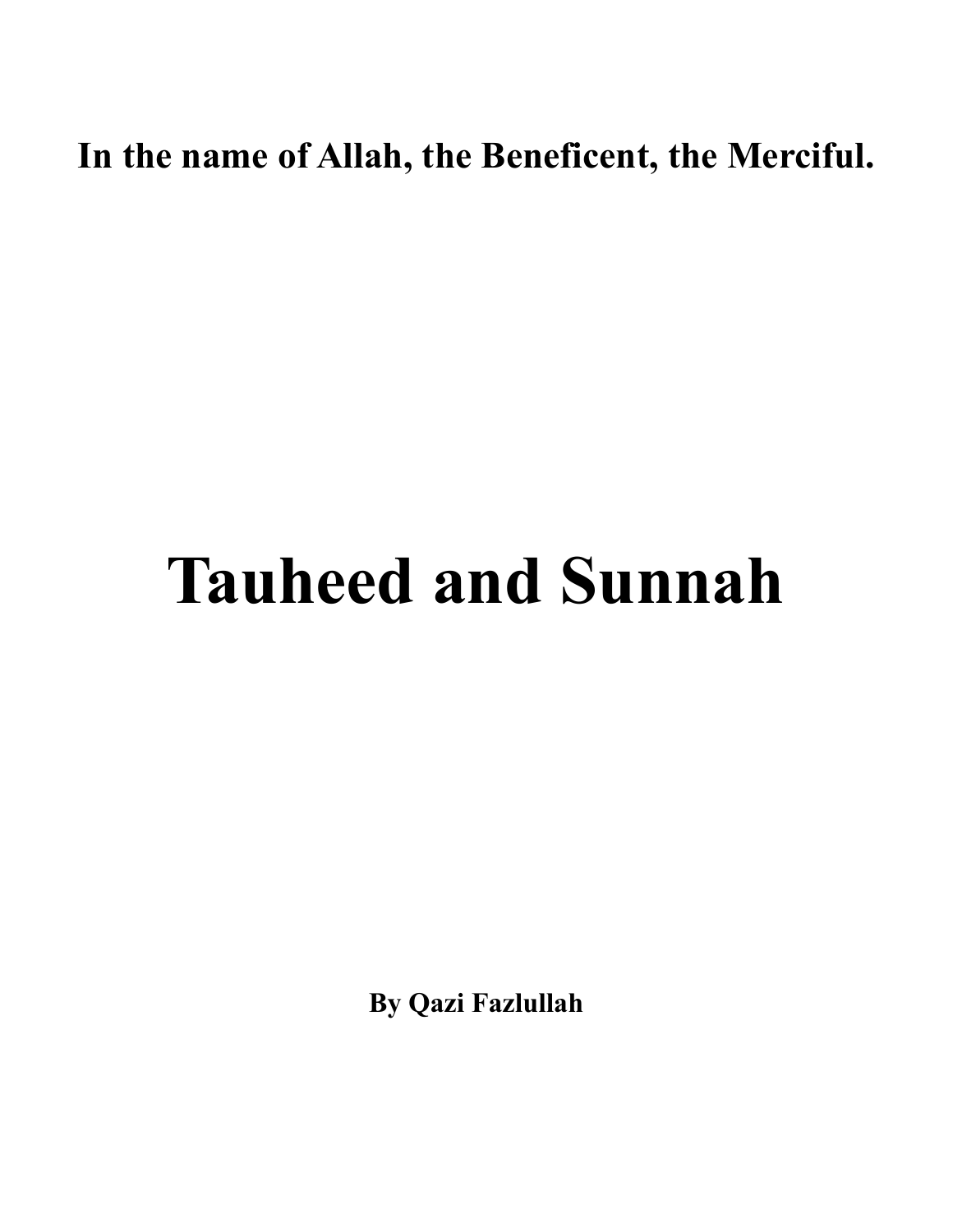**Tauheed and Sunnah are two terms used in Shariah very frequently. Both terms are important to believe in and follow as well as practice accordingly.** 

### **Tauheed**

 Tauheed in literal terms means oneness, to unite and unify. In technical terms it means belief in oneness and unification of God. Belief in Tauheed ultimately unites those who believe in it. In other words unity of the belief is meant as the ultimate result of this belief. If this unity and unification does not exist it is an indication of something being wrong either in belief, either in its understanding or practice.

 Tauheed is the basic object of Shariah while Sunnah teaches the way as how to believe and practice. Muslims testify and bear witness to and declare these two in Kalima-E-Tauheed which says "there is no God but Allah and Muhammad is the Prophet of Allah". Such a belief gives stability, satisfaction and mental peace to an individual. It also provides and creates unity and unification amongst the believers while Sunnah gives them a simple and easy way of life. Tauheed is the basis of Islam and is the call and message of all the Messengers of Allah (SWT). As Allah (SWT) said; *"And we did not send any Messenger before you (O Muhammad (SAS) but we inspired in him (ordered him to say and call to) La Ilaha illa Ana (none has the right to be worshipped but me (Allah) so worship me (above)" (20:25)* 

 Even though people all through history had a concept of God, they believed in certain creations to be worshipped taking pledges that Allah (SWT) had either delegated His power and qualities to these entities and deities or these deities will bring them nearer to Allah as in chapter 39 verse 3. These people had adopted and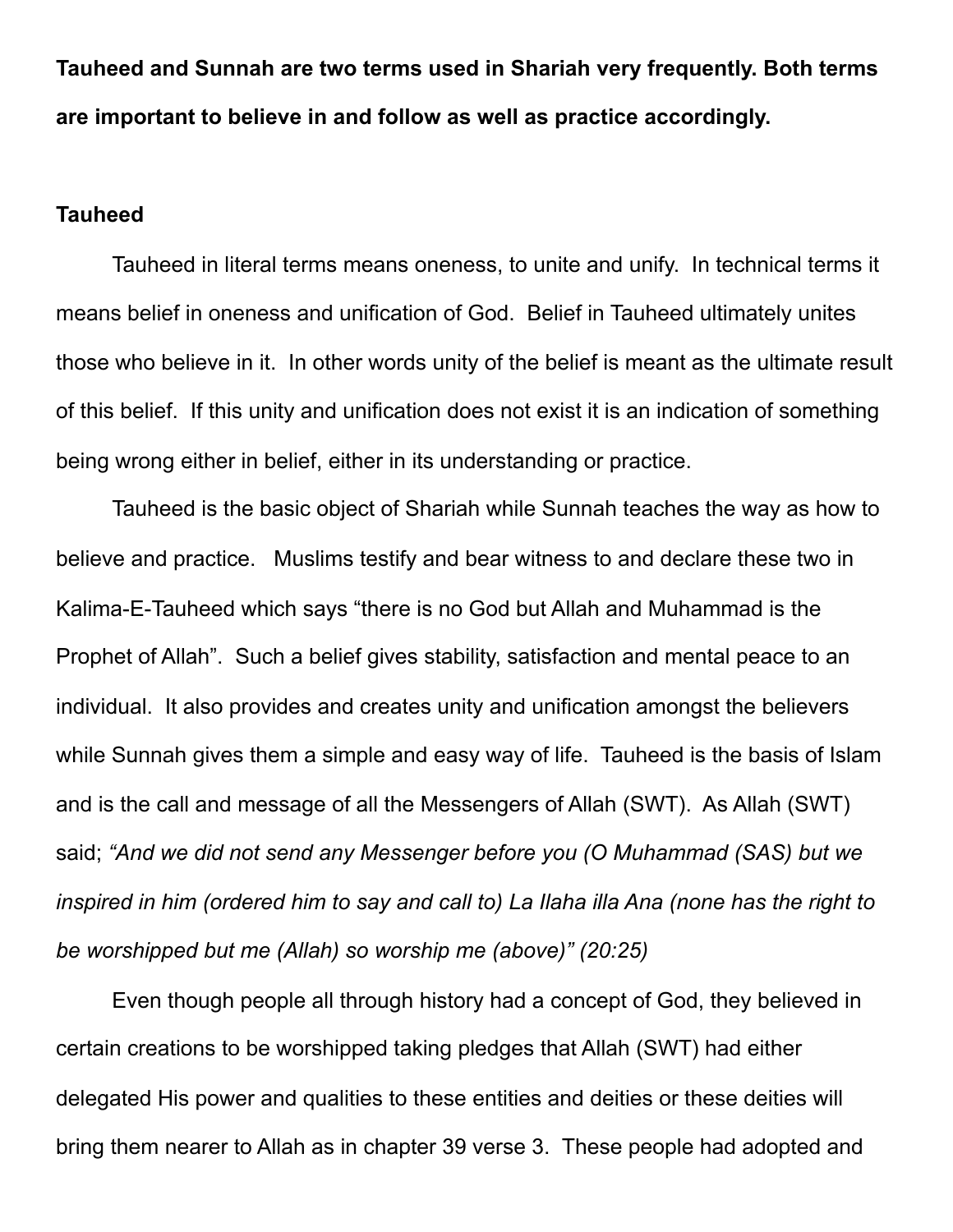practiced the same ways for generations and they were instilled in their hearts and minds. This had become their faith just as any custom, usage and convention. Thus their reaction was very strong. The people of Prophet Nuh and Prophet Mosses reacted and said; *"Never did we hear such a thing among our fathers of old"* (23:24 and 28:36).

 When our Holy Prophet (SAS) gave the people of peninsula the same message, they reacted and their reaction was mentioned in Surah- Saad; "*And they wonder that a warner (Prophet) has come to them from among themselves and the disbelievers say he is a sorcerer and a liar. Has he made all the gods into one God? Verily this is a curious thing. And the leaders among them went about (saying): Go on and remain constant to your gods! Verily this is a thing designed (against you)! We have never heard (the like) of this among the people of other days. This is nothing but an invention"* (38:4-7*)*

Tauheed according to Imam Waliullah Dehlavi (ra) has four steps and degrees:

- 1. **Tauheed-Wujoobil Wujood:** It means;
	- a) That Allah (SWT) is since ever and forever
	- b) He is because of Himself
	- c) He needs none while all need him
- 2. **Tauheed ul Khalq:** It means that He is the sole creator of the entire universe.
- 3. **Tauheed-e Tadbeer:** It means (a) that He plans, arranges and looks after this entire system. Things happen according to His will, (b) He has created things for certain results and these results happen accordingly like food for nutrition and water to quench thirst.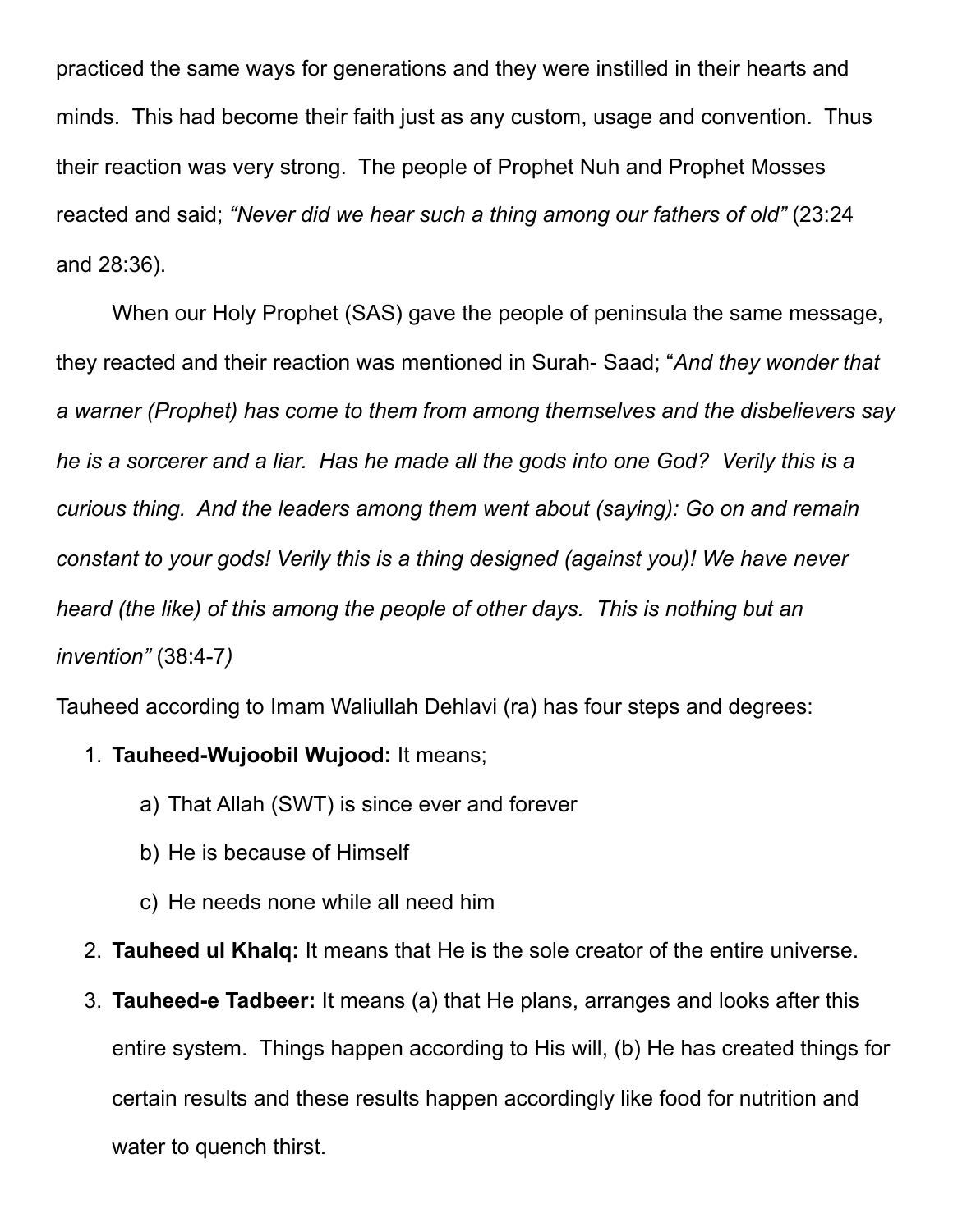4. **Tauheed ul Ibaadah:** It means that only Allah deserves to be worshipped. The people are ignorantly and unconsciously involved in acts of shirk(polytheism) therefore Allah (SWT) said "*And most of them believed not in Allah (SWT) but they are mushriks"* (12:106)

Some people worship other deities while others practice such acts in front of other things. While these acts and practices otherwise are solely confined to Allah (SWT). In the metaphysical world people ask other deities to grant them their needs or to remove their difficulties or they believe in these deities to have an inclusive knowledge of anything seen or unseen or posses powers to do anything while these are the sole attributes of Allah (SWT) alone. Some attribute sons and daughters to Allah (SWT). Allah (SWT) said: *"Say (O Muhammad) He is the only one. He is eternal/self sufficient master (He needs none and all need Him) neither He beget nor was He begotten and there is none co-equal/ comparable to Him" (*Surah Al-Ikhlas)

Also He said: *"He is Allah (SWT) there is none to be worshipped but He, the all knower of unseen and seen. He is the beneficent the merciful. He is Allah, there is none to be worshipped but He. King, holy, free from all defects, provider of security, the watcher, the all mighty, the compiler, the supreme, Glory be to Allah (High is He) above all that they associate as partner with Him. He is Allah the creator and inventor of all things, the bestower of forms. To Him belong the best names. All that is in the heavens and the earth glorify Him and He is the all mighty the all wise" (9:22-24)*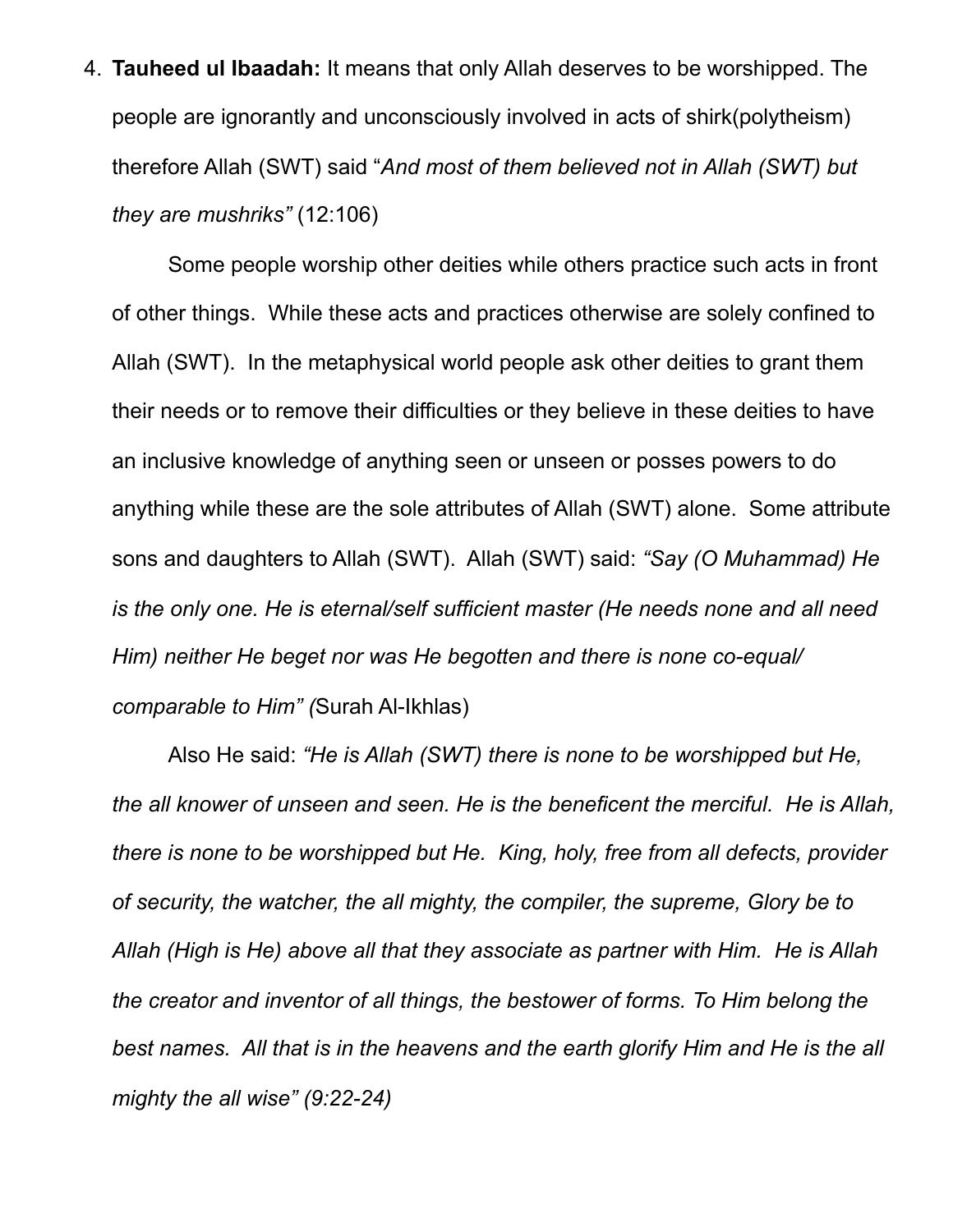When we express and pronounce Shahadah, we must make our concept clear regarding Allah (SWT) to believe in Him in the proper way as deeds and practices are getting its price and value from the right faith and belief. Without belief, every deed, even a good one is perished and ruined.

#### **SUNNAH**

 Sunnah literally means "an ancient and traditional rule or way" while its technical meaning is "the way of life known through the saying and practices of Rasoolullah (SAS)."As Muslims, when we pronounce the "Kalima" we promise Allah (SWT) that believing in His Tauheed, we will follow His commandments and the Sunnah of His Prophet (SAS). Following the Prophet (SAS) is required by "Tauheedul Uloohiat". In other words to follow Sunnah it means following the commandments of Allah (SWT) in the ways shown and practiced by the Holy Prophet (SAS). For example, "Ibadat" (worship): It means to humble yourself in front of Allah alone with complete and sincere love for Allah in ways shown by the Prophet (SAS). If the types of worship confined to Allah (SWT) are practiced in front of anyone else, it is called shirk. Similarly if this worship is done a fabricated or self created way neither expressed therein sunnah nor deduced from it, then this is called Bidat (innovation). The Prophet (SAS) said innovation in Deen is rejected totally and it will take the person concerned to the hell fire. As Allah (SWT) said; *I have completed your religion for you and perfected my favor upon you and have chosen for you Islam as your religion." (*Surah Al-Maida 3*).* Completion is related to its factors, ingredients and contents while perfection is regarding its qualities, so this is a complete Deen in quantity and perfect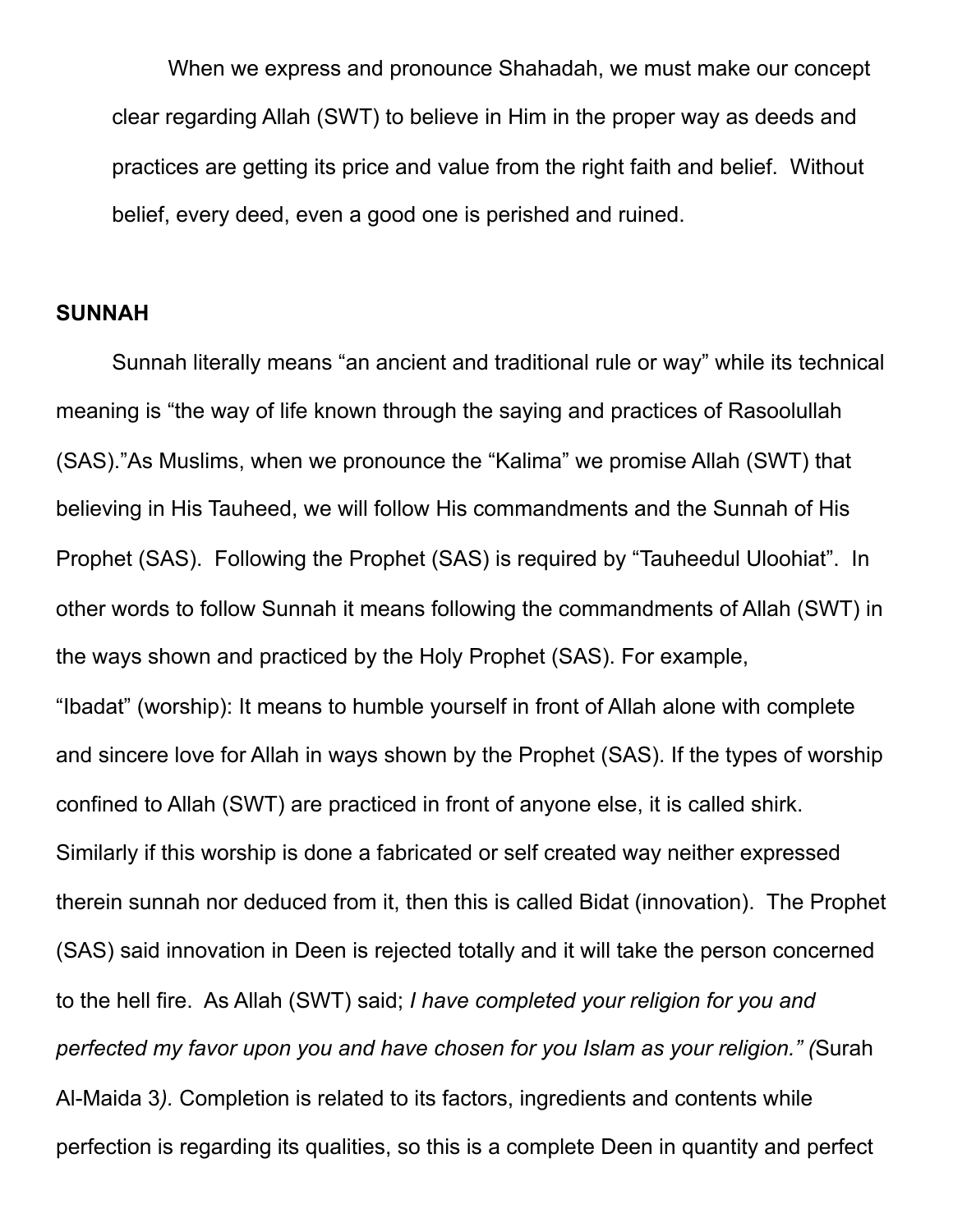in qualities. Now to add something new which is neither mentioned expressly nor deduced therefrom means defects or faults in Deen and we are going to remove or add something that was left by Allah has repeatedly said in many verses; *Do obey Allah and obey His messengers,* He also said; *And what so ever the messenger gave you take it and what so ever he forbade you abstain (from) it and fear Allah. Verily, Allah is severe in punishment.* (59:7)

The call of the messenger of Allah is actually the call of Allah so those who will not respond to the call of Allah, they will face the curse of Allah as He said; *Make not (treat not) the call of the messenger among you as your call of one another. Allah knows those of you who slip away under shelter (seeking excuses which are lame excuses). Let those who oppose the messenger's commandments (sunnah), Beware! Lest some Fitna (turmoil, disturbance, confusion ,dispute and conflict, trials, afflictions, earthquake, bloodshed, killing over powered by tyrant etc) befall then or a painful torment be conflicted on them.(24:63)* In Surah Al- Hujuraat Allah said; *O you who believe do not go forward from Allah and His messenger and fear Allah verily! Allah is all hearing and knowing.* 

It means neither we are to violate their commandments nor make decisions contrary to their orders. In Surah Al Ahzab it is said; *it is not for a believer, man or woman, when Allah and his messenger have decided a matter (ordered therein) that they should have any option in their decision. And whoever disobeys Allah and His messenger, he is indeed strayed in plain error.* (33:36) In Surah Al Nisa Allah said; *Verily, those who disbelieve in Allah and His messenger and wish to make distinction between Allah and*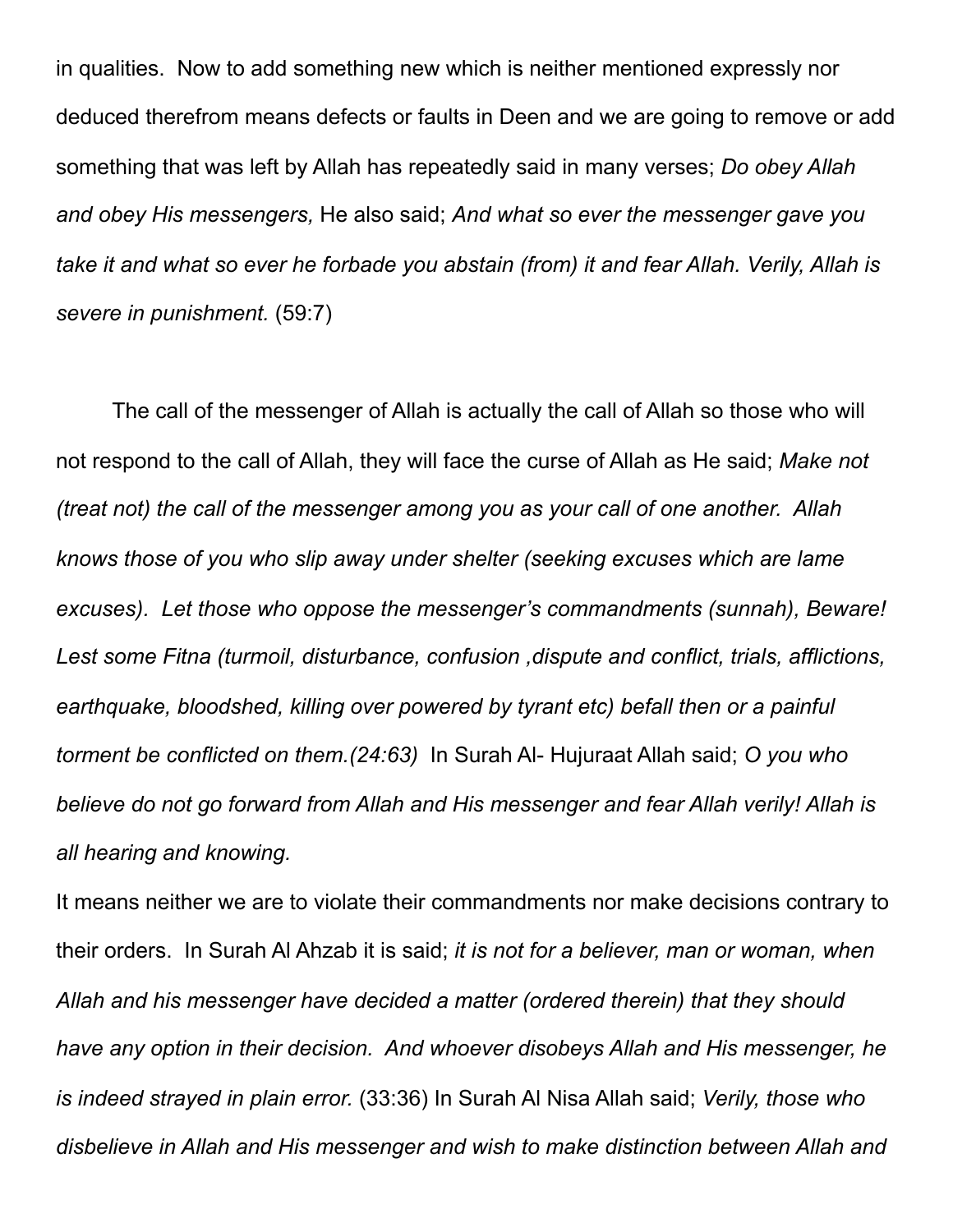*His messenger (by believing in Allah's orders and not in His messenger's orders) saying we believe in some but disbelieve others and wish to adopt a way in between, they are in truth disbelievers and we have prepared for the disbelievers a humiliating torment.* (4:15.151) In Surah Al Ahzab Allah (SWT) has made it clear that the Prophet is prior to the believers than themselves (33:6). Sunnah is the practical explanation of the Holy Quran and proper belief in Tauheed. When the mother of the believers Aisha (RA) was asked about the character/behavior/practice of the Holy Prophet (SAS) she said his character/practice was the Holy Quran. It was his duty to interpret the Holy Quran as Allah said in Surah Al Nahl verse 43; *And we have also sent down unto you (Muhammad SAS the zikr (wahi e khafi; e.g. sayings and practice) that you may explain clearly to men what is sent down to them (Holy Quran) and that they may give thought.* Also in verse 64 it is said; *And we have not sent down the book to you (O Muhammad SAS) except that you may explain clearly on to them those things in which they differ and a guidance and a mercy for a folk who believe.* 

Without Sunnah one cannot understand the Holy Book or the proper belief in Tauheed. In fact, Sunnah is the protective cover of faith and Iman just as skin is for the human body. If they skin is burnt, death is certain as the internal main organs will become vulnerable to virus and bacteria. Similarly, without Sunnah, Iman and faith are like organs vulnerable to Satan. May Allah (SWT) give all of us taufeeq (power) to follow the Holy Quran and the Sunnah properly and to believe in tauheed. Ameen

### **Holy Quran**

#### The last and final message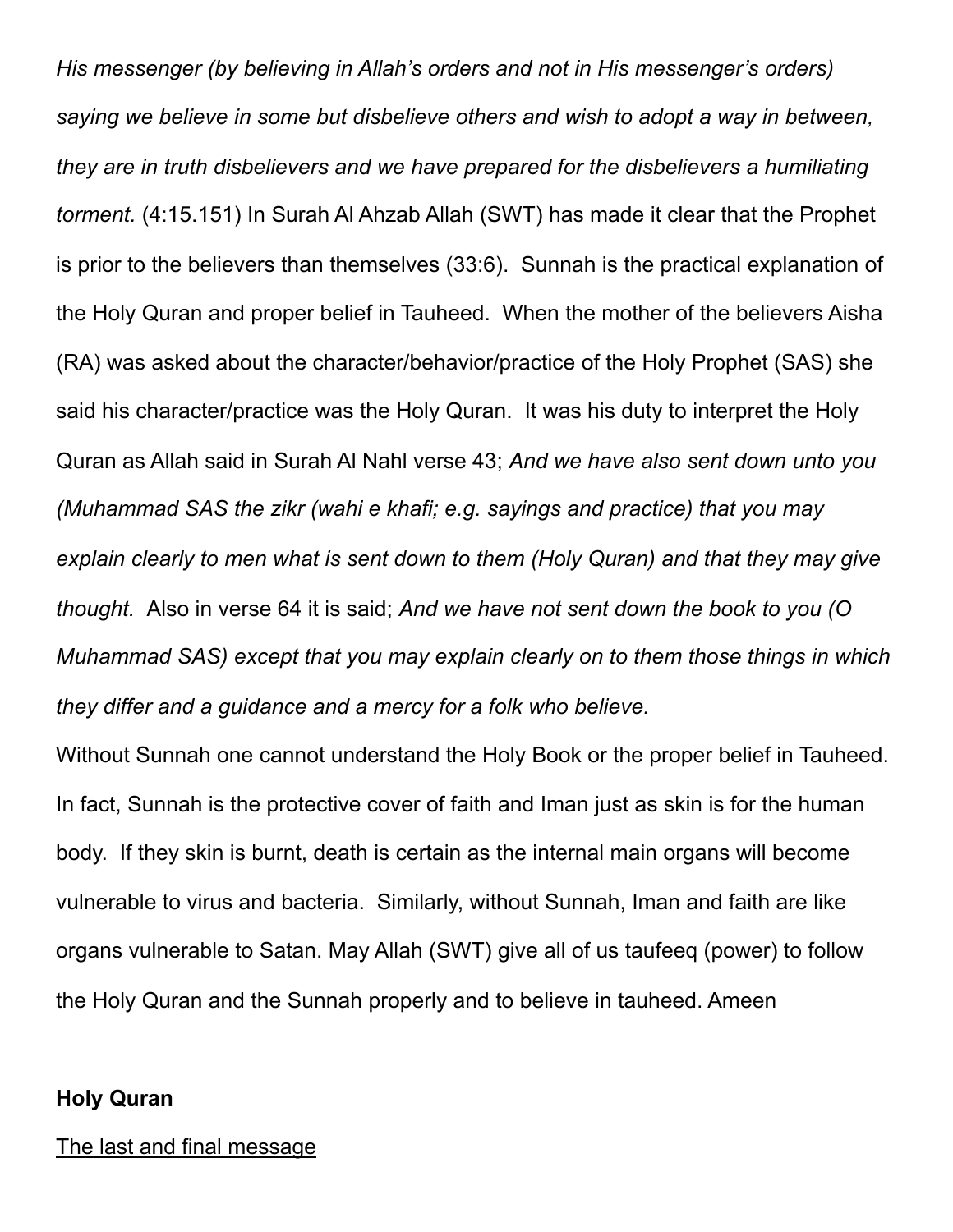Allah (SWT) the sole creator of the entire universe has blessed the mankind and honored them as they have been given the title of Khalifa (vicegerent) of Allah (SWT). Thus they exploit and utilize the universe and all the things therein. As vicegerents of Allah (SWT) they are bound to find out the orders and commandments of Allah (SWT) to be obeyed and the prohibitions and restrictions to abstain and restrain from. As the status is high so is the responsibility. To inform us of our responsibilities and duties Allah (SWT) sent Prophets, messengers, revealed books, scriptures and Shariah (rules and laws). The purpose was to guide us to be in touch with Allah(SWT) in the right manner, to live in peace in this world and to get prosperity in the hereafter. All the Prophets and messengers were given the same and the only religion (Deen) as Allah (SWT) said in Surah Shura verse 13; *He has ordained for you the same religion (Islam) which He ordained for Noah and that which we have inspired in you (O Muhammad SAS) and that which we ordained for Abraham, Moses and Jesus saying you should establish religion (practically) and make no divisions in it.* 

The original branches of this religion are 4 in number:

- 1. **Beliefs-** Belief in Allah (SWT), His angels, His books, His Prophets and Messengers, the last day of this universe, the issue of Taqdeer (that everything whether good or bad is created and controlled by Allah (SWT), and in life after death.
- 2. **Noble Character-** This gives stability and piety to a person thus establishing a peaceful society where justice, goodness and forgiveness are well-known practices and customs.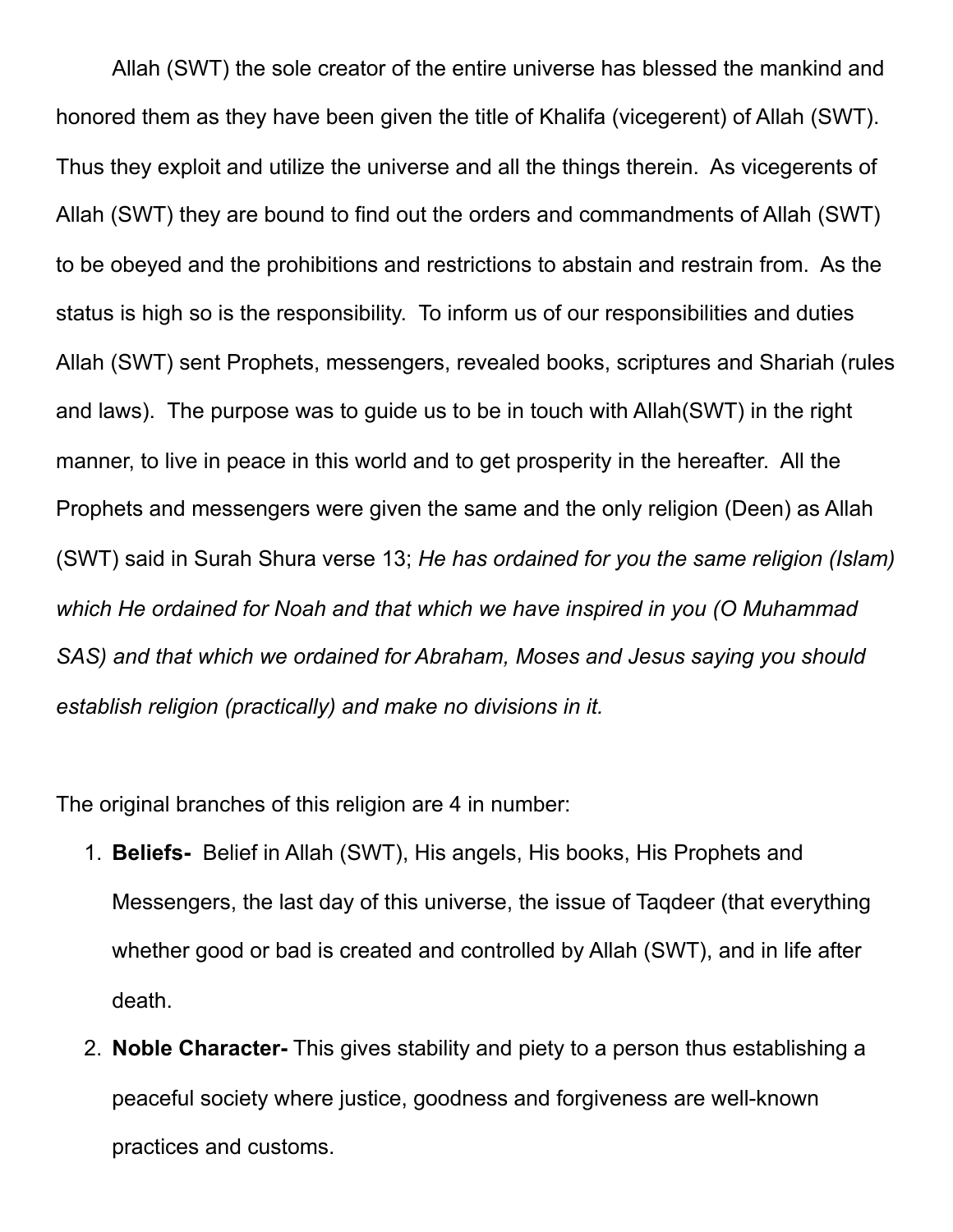- 3. **Good deeds-** There are two kinds of deeds:
	- a. Related to our connection with Allah (SWT) also known as Ibadaat (worships).
	- b. Related to our fellow human beings. These deeds are further divided into four branches;
		- i. Family rules: Cooperation and relations with family members to keep family structure intact and together.
		- ii. Social contacts: This relates to business and transaction rules.
		- iii. State and Government laws: Establishment of state and government on the basis of Quran and Sunnah so the society is protected from turmoil, mischief, disorder, bloodshed, brutality and other evils.
		- iv. Global relations: Establishing relations with other states and the extent of those relationships.

## **4. Duties: These are of two kinds**

- i. Dawah: This means to convince others to accept this final message of Allah (SWT). Dawah is most effective if shown through practice to non Muslims. If Muslims do their work with full compassion, honesty, truth and no financial greed then dawah is done as there is no force or coercion to convert people to Islam. There is dawah for Muslims also, as some Muslims do not care about their religion (Deen). It is a Muslim's responsibility to remind other Muslims of their duties and obligations.
- ii. Jihad: It means to strive hard for the cause of Allah (SWT) as one can do to the best of his ability, talent, power and knowledge. This is a vast which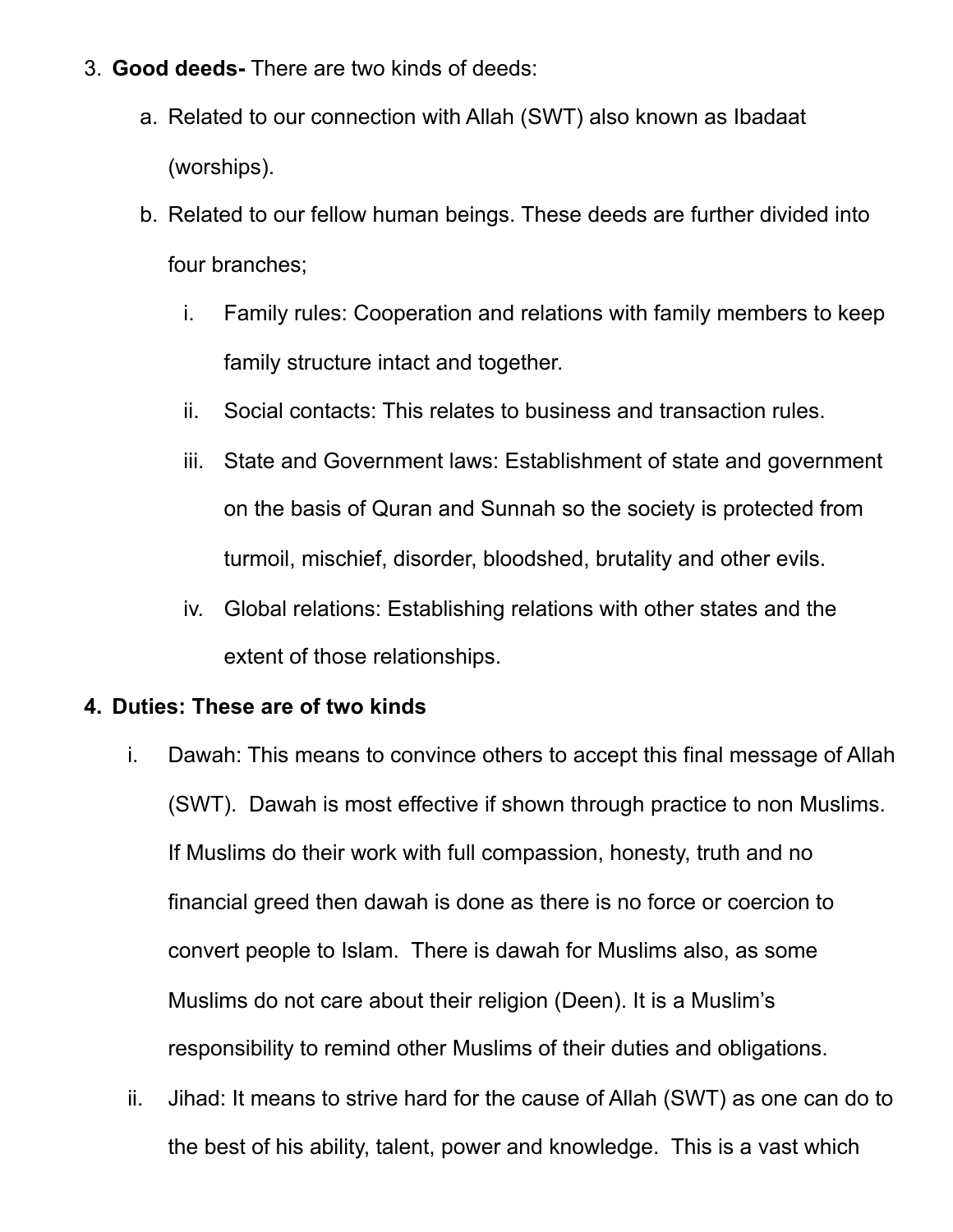includes every field of life however its form depends on the circumstances. Jihad is to remove conspiracy against our religion (Deen) and to defend our lives, honor, property, wisdom, intellect and our faith and religion. This is a well known human right even in the charter of UNO.

This religion has been in process of completion, proceeding towards its perfection starting from Adam and continuing through Prophets and Messengers, finally completing in the life of Prophet Muhammad (SAS) as Allah (SWT) said; *this day I have perfected you religion for you, completed my favor upon you, and have chosen for you Islam as your religion.* Surah Al- Maidah 5:3. Those who believed in their Prophets of their time were on the right path but when Muhammad (SAS) came then only he was supposed to be the Prophet of all time to the Day of Judgment. Therefore those who do not believe in Prophets after Moses or Jesus did not proceed to the final and actual Deen which is Muhammad (SAS) and Quran. As Islam means what Muhammad (SAS) has brought which is the Holy Book from Allah (SWT). Muhammad further explained it through his sayings and practices as Allah (SWT) inspired them. Allah (SWT) said; *And we have also sent down unto you (O Muhammad SAS) the Zikr (wisdom, reminder ,advice ,inspiration)that you may explain clearly to men what is sent down to them and that they may give it thought.* Surah Al-Nahl 16:44. Allah (SWT) also said in the said Surah verse 64; *and we have not sent down The Book except that you may explain clearly onto them those things in which they differ and a guidance and a mercy for a folk who believe.*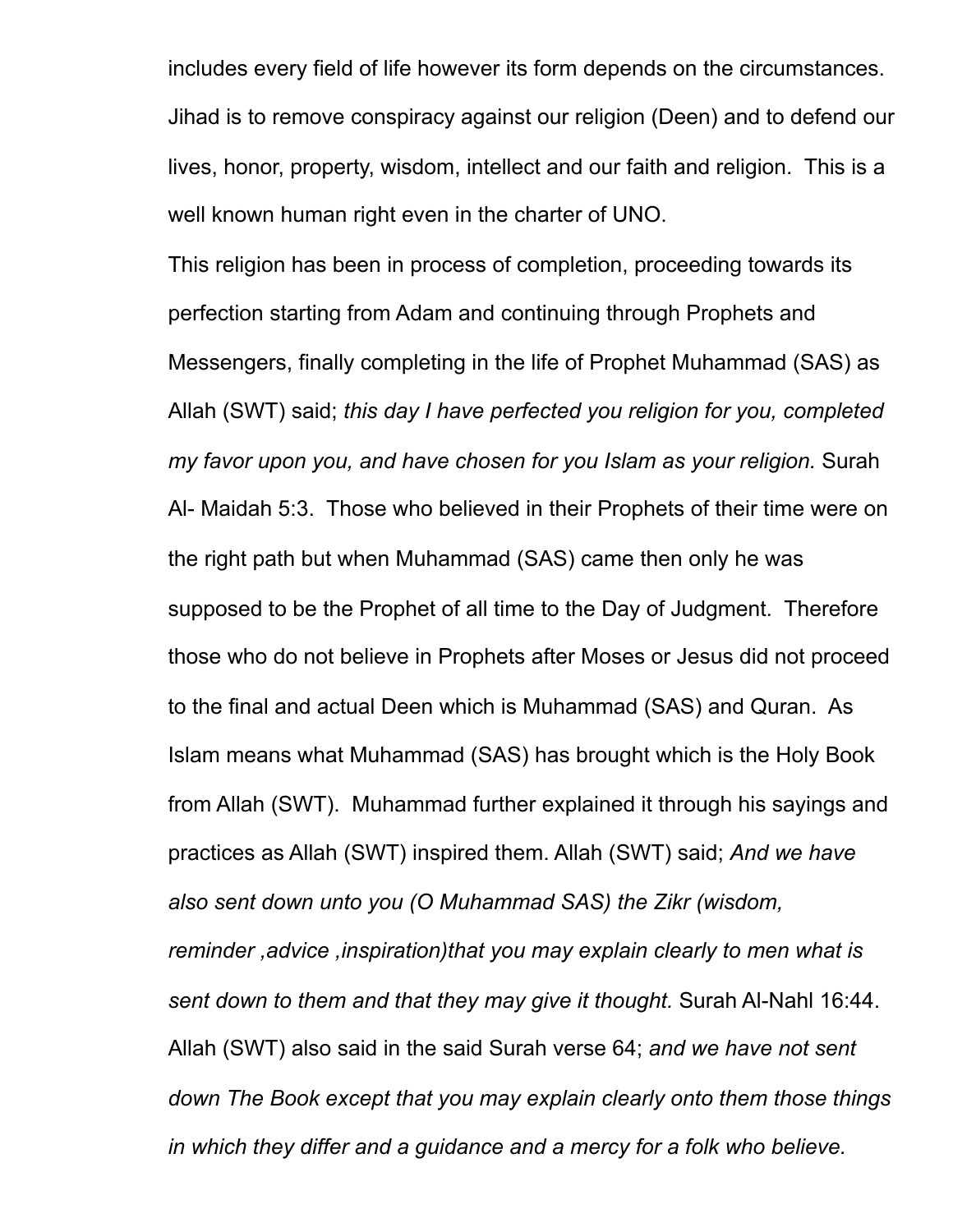Mankind wants to have a peaceful life in this world and good in the hereafter so Allah (SWT) said; *Surely this Quran guides to that (path in this world) which is most just/straight/balanced and gives glad tidings to the believers who perform deeds of piety that they shall have a great reward (in the hereafter)* Surah Bani Israel verse 9.

For guidance in the lives of mankind in this world and the hereafter Allah (SWT) sent books and messengers as guides, demonstrators, teachers, instructors and practical role models as Allah (SWT) said; *O people of the scripture! Now has come to you our messenger (Muhammad SAS) explaining to you much of that which you used to hide from the Scripture and passing over much. Indeed there has come to you from Allah (SWT) a light (Prophet Muhammad SAS, Holy Quran) and a plain book. Wherewith Allah (SWT) guides all those who seek his good pleasure to ways of peace and he brings them out of darkness by his will unto light and guides them to a straight path. Surah Al –Maidah 5:16,17.* Unfortunately Muslims today ignore the actual purpose of their creation due to having materialistic desires as they set aside the commandments of Allah (SWT). They do not arrange time to learn the message of Allah (SWT) and seek excuses therein. Allah (SWT) said; *whoever desires the life of this world and its glitter, to them we shall pay in full (the wages of) their deeds therein and they will have no diminution therein. They are those for whom there is nothing in the hereafter but fire, and vain are the deeds they did therein and of no effect are that which they used to do.* Surah Hud 11: 15, 16. In Surah